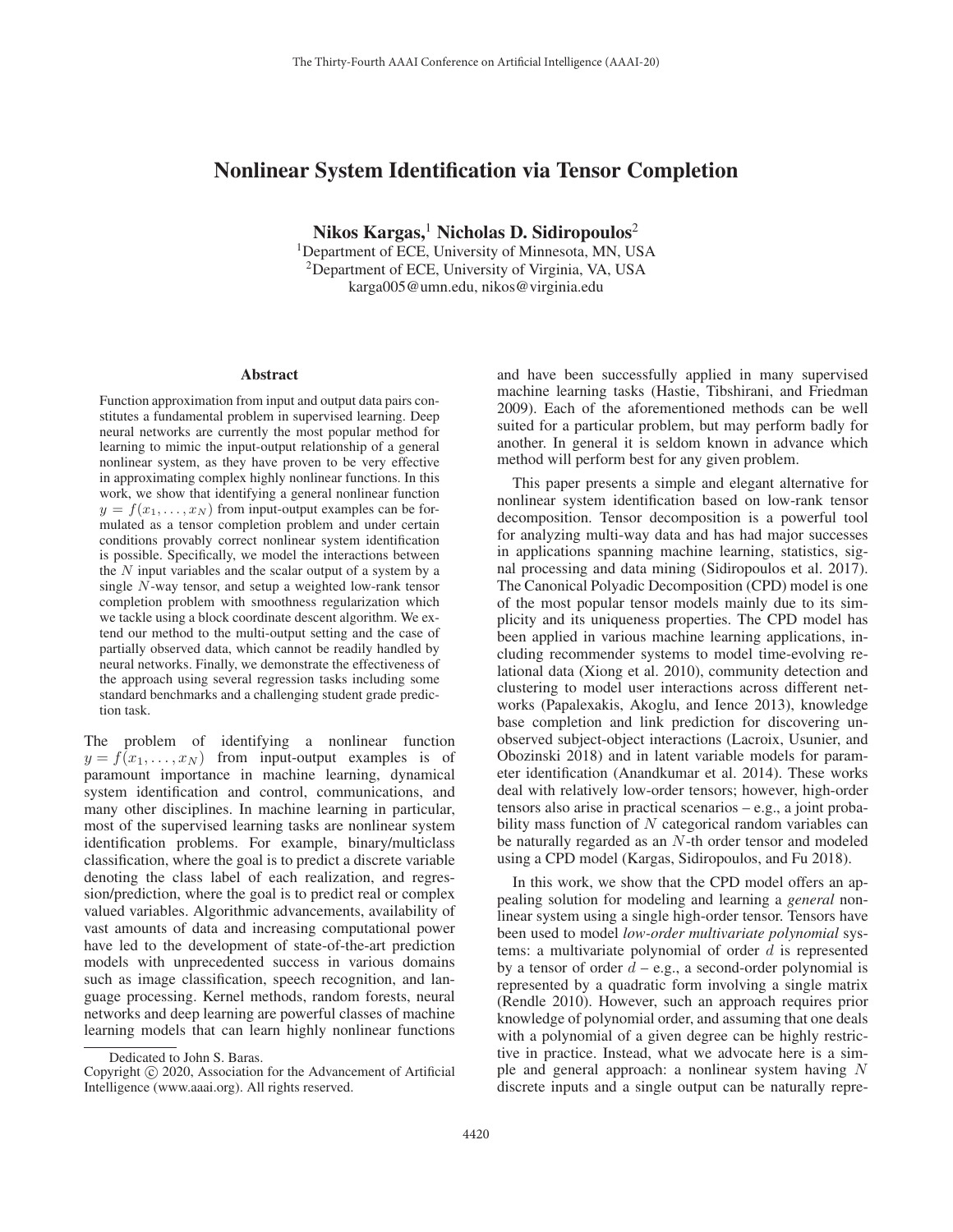

Figure 1: Nonlinear system identification as tensor completion.

sented as an N-way tensor where the tuple of input variables  $[\mathbf{x}_m(1), \ldots, \mathbf{x}_m(N)]$  can be viewed as a cell multi-index and the cell content is the response of the system  $y_m$ . Given a new data point, the corresponding tensor cell is queried and the output is used as the predictor. Note that only a small fraction of the tensor entries are observed during training, and we are ultimately interested in answering queries for unobserved data points (Figure 1). This motivates the use of low-rank tensor models as a tool for capturing interactions between the predictors and imputing the missing data.

Both experimental (Tomasi and Bro 2005) and theoretical studies (Krishnamurthy and Singh 2013; Jain and Oh 2014; Sorensen and De Lathauwer 2019) have shown that exact tensor completion from limited samples is possible under certain conditions. The implication of our simple but profound modeling idea is very compelling, since:

- The CPD can model any nonlinearity (even of  $\infty$  order) for high-enough rank – because every tensor admits a CPD of bounded rank; see (Sidiropoulos et al. 2017) and references therein. Even for low ranks, it can model highly nonlinear operators such as products or sums of the signs of the input variables.
- Provably correct nonlinear system identification is possible from limited samples. If the associated tensor describing the nonlinear operator is low rank, then it can be fully identified.
- In practice, tensors corresponding to real-world systems may not be low-rank; nevertheless even if a system is not exactly low rank, our approach will identify the principal components of the unknown nonlinear mapping, in a sense that will be clarified in the sequel.

Even though tensor recovery can be guaranteed under a low-rank assumption, tensor decomposition can often benefit from additional knowledge regarding the application by incorporating constraints such as non-negativity, sparsity or smoothness (Sidiropoulos et al. 2017). In our present context, smoothness is a desirable property for applications where we expect that small perturbations in the input will most probably cause small changes in the output of the system. Therefore, we propose augmenting the CPD tensor completion problem with smoothness regularization on the ordinal latent factors.

Contributions: We model a general nonlinear system using a single high-order tensor admitting a CPD model. Specifically, we formulate the problem as a smooth tensor decomposition problem with missing data. Although our

method is naturally suited to handle discrete features, it can also be used for continuous valued features (Kargas and Sidiropoulos 2019) and be enhanced using ensemble techniques. Additionally, leveraging the structure of the CPD model, we propose a simple yet effective approach to handle randomly missing input variables. Finally, we discuss how the approach can be extended to vector valued function prediction. The proposed approach requires little parameter tuning, and can model complex nonlinear functions. We propose an easy to implement Block Coordinate Descent (BCD) algorithm and demonstrate the performance in UCI machine learning datasets against competitive baselines as well as a challenging grade prediction task, using real student grade data.

# Notation and Background

We use the symbols  $x$ ,  $x$ ,  $X$ ,  $X$  for scalars, vectors, matrices, and tensors respectively. We use the notation  $\mathbf{x}(n)$ ,  $\mathbf{X}(:,n)$ ,  $\mathcal{X}(\cdot,\cdot,n)$  to refer to a particular element of a vector, a column of a matrix and a slab of a tensor. Symbols  $\circ$ ,  $\otimes$ ,  $\circledast$ ,  $\odot$  denote the outer, Kronecker, Hadamard and Khatri-Rao (column-wise Kronecker) product respectively.

An N-way tensor  $\mathcal{X} \in \mathbb{R}^{I_1 \times \tilde{I}_2 \times \cdots \times I_N}$  is a multidimensional array whose entries are indexed by N coordinates. A polyadic decomposition expresses  $\mathcal X$  as a sum of rank-1 components  $\mathcal{X} = \sum_{f=1}^{F} \mathbf{a}_f^1 \circ \mathbf{a}_f^2 \circ \cdots \circ \mathbf{a}_f^N$ , where  $\mathbf{a}_f^n \in \mathbb{R}^{I_n}$ . If the number of rank-1 components is minimal then the decomposition is called the CPD of  $X$  and  $F$  is called the rank of  $X$  (Sidiropoulos et al. 2017). By defining factor matrices  $\mathbf{A}_n = [\mathbf{a}_1^n \cdots \mathbf{a}_F^n] \in \mathbb{R}^{I_n \times F}$ , the elements of the tensor  $X$  can be expressed as

$$
\mathcal{X}(i_1, ..., i_N) = \sum_{f=1}^{F} \prod_{n=1}^{N} \mathbf{A}_n(i_n, f).
$$
 (1)

We adopt the common notation  $\mathcal{X} = [\mathbf{A}_1, \dots, \mathbf{A}_N]_F$  to denote the tensor synthesized from the CPD model using these factors. The mode- $n$  fibers of a tensor are the vectors obtained by fixing all the indices except for the  $n$ -th index. We can represent tensor  $X$  using a matrix  $\mathcal{X}^{(n)} \in \mathbb{R}^{I_1 \cdots I_{n-1} I_{n+1} \cdots \tilde{I}_N \times I_n}$  called mode-*n* matricization obtained by arranging the mode- $n$  fibers of the tensor as columns of the resulting matrix

$$
\mathcal{X}^{(n)} = (\odot_{k \neq n} \mathbf{A}_k) \mathbf{A}_n^T, \tag{2}
$$

where  $\bigcirc_{k \neq n} \mathbf{A}_k = \mathbf{A}_N \odot \cdots \odot \mathbf{A}_{n+1} \odot \mathbf{A}_{n-1} \odot \cdots \odot \mathbf{A}_1.$ 

The *n*-mode product of a tensor  $\mathcal{X} \in \mathbb{R}^{I_1 \times I_2 \cdots \times I_N}$  with a matrix  $\mathbf{U} \in \mathbb{R}^{J \times I_n}$  is denoted by  $\mathcal{X} \times_n \mathbf{U}$  and an entry of the resulting tensor is given by

$$
(\mathcal{X} \times_n \mathbf{U})(i_1, \dots, i_{n-1}, j, i_{n+1}, \dots, i_N)
$$
  
= 
$$
\sum_{i_n} \mathcal{X}(i_1, \dots, i_N) \mathbf{U}(j, i_n).
$$
 (3)

Furthermore, assuming that a tensor  $X$  admits a CPD with rank  $F$ , the *n*-mode product can be expressed as

$$
\begin{aligned} [\mathbf{A}_1, \dots, \mathbf{A}_N]_F &\times_n \mathbf{U} \\ &= [\![\mathbf{A}_1, \dots, \mathbf{A}_{n-1}, \mathbf{U}\mathbf{A}_n, \mathbf{A}_{n+1} \dots, \mathbf{A}_N]\!]_F. \end{aligned} \tag{4}
$$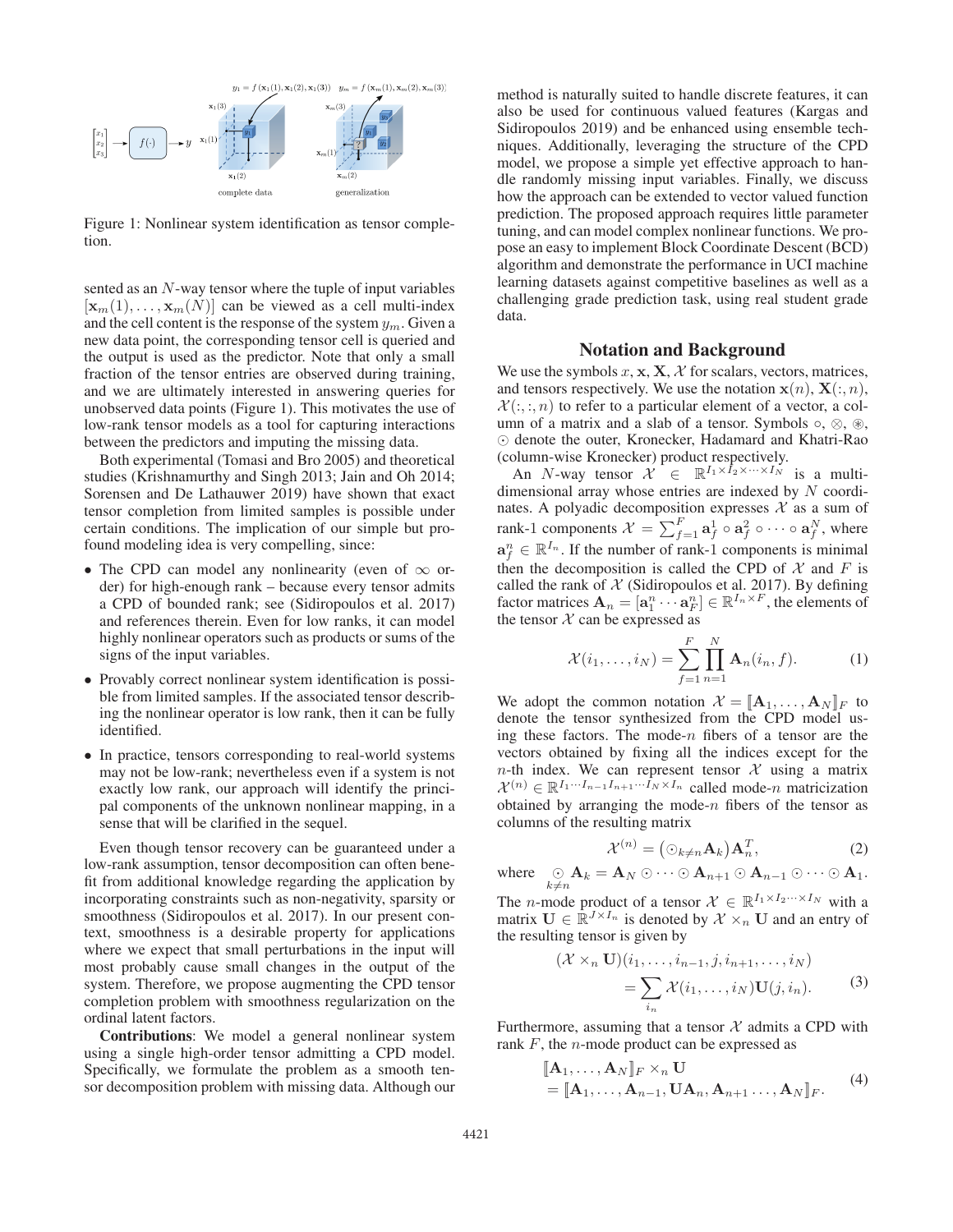

Figure 2: Traditional approaches.

CPD is a powerful tool for data analysis mainly due to its uniqueness properties. For a tensor  $X$  of rank  $F$ , we say that a decomposition  $\mathcal{X} = [\mathbf{A}_1, \dots, \mathbf{A}_N]_F$  is unique if the factors are unique up to a common permutation and scaling / counter-scaling of columns. Specifically, if there exists another decomposition  $\mathcal{X} = [\mathbf{A}_1, \dots, \mathbf{A}_N]_F$ , then, there exists a permutation matrix **Π** and diagonal scaling matrices  $\Lambda_1, \ldots, \Lambda_N$  such that  $\mathbf{A}_n = \mathbf{A}_n \mathbf{\Pi} \Lambda_n, \forall n \in [N]$ and  $\Lambda_1 \cdots \Lambda_N = I$ . Tensor decomposition is unique under mild rank conditions; see (Sidiropoulos et al. 2017) and references therein. In our context, uniqueness is a desirable property since it is necessary for model interpretability.

#### Related Work

Tensors have been mostly used to model low-order multivariate polynomial systems. A multivariate polynomial of degree (order)  $d$  can be represented by a tensor of order d. For example, a second-order polynomial is represented by a quadratic form involving a single matrix i.e.,  $f(\mathbf{x}) = \mathbf{x}^T \mathbf{W} \mathbf{x}$  while a third order polynomial is represented using a 3-way tensor i.e.,  $f(\mathbf{x}) = \mathcal{W} \times_1 \mathbf{x} \times_2 \mathbf{x} \times \mathbf{x}_3$ (Figure 2). The number of parameters grows exponentially with the order of the approximation making this approach computationally demanding. One way to reduce the number of parameters is to assume that the coefficient tensor is lowrank.

Polynomial Networks (PN) and Factorization Machines (FM) utilize mainly third-order CPD models in order to parameterize the polynomial coefficients with applications in recommender systems and link prediction (Rendle 2010; Blondel et al. 2016a; 2016b). Such approaches require prior knowledge of polynomial order, and assuming that one deals with a polynomial of a given degree can be restrictive. Additionally, even when dealing with the simplest possible approximation model which is rank-1, the number of parameters grows linearly with d meaning that this approach cannot model high-degree polynomial functions. Similarly, another tensor model, known as the Tucker model, has also been used for parametrization of polynomial functions in a chemogenomics data prediction task (Perros et al. 2017). Finally, a tensor train model (Oseledets 2011) has also been used in multivariate polynomial regression (Novikov, Trofimov, and Oseledets 2016). Unlike CPD, the model parameters of Tucker and tensor train models are not identifiable.

Output-only ('blind') identification of *linear* systems has also been considered from a tensor point of view. Specifically, identification of Finite Impulse Response (FIR) systems *using only output examples* has been shown in (Boussé, Debals, and De Lathauwer 2017; Van Eeghem et al. 2018).

Our work is radically different from existing approaches. We model a general nonlinear system using a single tensor of order equal to the number of inputs and propose using a high-order tensor completion approach for system identification. One of the earliest applications of tensor decomposition with smooth latent factors has been fluorescence data analysis (Bro 1998; Fu et al. 2015). Recently, it is has been mostly proposed in the area of image processing. Specifically, CPD and Tucker models with smoothness constraints or regularization have been used for the recovery of incomplete 3- and 4-dimensional image data (Yokota, Zhao, and Cichocki 2016; Imaizumi and Hayashi 2017). To the best of our knowledge, tensor completion (with or without smooth latent factors) has not been considered yet as a tool for general nonlinear system identification.

# Proposed Approach Canonical System Identification (CSID)

We are given a training dataset of M input-output pairs  $D =$  $\{({\bf x}_1, y_1), ({\bf x}_2, y_2), \ldots, ({\bf x}_M, y_M)\}\.$  Let us assume that all predictors are discrete and take values from a common alphabet  $\mathcal{I} = \{1, \ldots, I\}$ . The scalar output  $y_m$  is a nonlinear function of the input  $x_m$  distorted by some unknown noise  $y_m = f(\mathbf{x}_m(1), \dots, \mathbf{x}_m(N)) + \epsilon_m$ . The nonlinear function  $f : \{1, \ldots, I\}^N \to \mathbb{R}$  can be modeled as an Nway tensor  $\mathcal X$  where each input vector  $[\mathbf x_m(1),\ldots,\mathbf x_m(N)]$ can be viewed as a cell multi-index and the cell content is the estimated response of the system  $\hat{y}_m$ . We are interested in building a model that minimizes the Mean Square Error (MSE) between the model predictions and the actual response. However, it is evident that it is impossible to infer the response of unobserved data without any assumptions on  $X$ . To alleviate this problem we aim for the principal components of the nonlinear operator by minimizing the tensor rank. Assuming a low-rank CPD model, the problem of finding the rank- $F$  approximation which best fits our data can be formulated as

$$
\min_{\mathcal{X}, \{\mathbf{A}_n\}_{n=1}^N} \frac{1}{M} \sum_{m=1}^M (y_m - \mathcal{X}(\mathbf{x}_m(1), \dots, \mathbf{x}_m(N)))^2
$$

$$
+ \sum_{n=1}^N \rho \|\mathbf{A}_n\|_F^2
$$
(5)  
s.t. 
$$
\mathcal{X} = \sum_{f=1}^F \mathbf{A}_1(:, f) \odot \cdots \odot \mathbf{A}_N(:, f),
$$

where  $\rho$  is a regularization parameter. It is convenient to express the problem in the following equivalent form

$$
\min_{\mathcal{X}, \{\mathbf{A}_n\}_{n=1}^N} \frac{1}{M} \left\| \sqrt{\mathcal{W}} \circledast (\mathcal{Y} - \mathcal{X}) \right\|_F^2 + \sum_{n=1}^N \rho \|\mathbf{A}_n\|_F^2
$$
\nsubject to

\n
$$
\mathcal{X} = \sum_{f=1}^F \mathbf{A}_1(:, f) \odot \cdots \odot \mathbf{A}_N(:, f),
$$
\n(6)

where  $W$  is a tensor containing the number of times a particular data point  $\mathbf{x} = [i_1, \ldots, i_n]^T$  appears in the dataset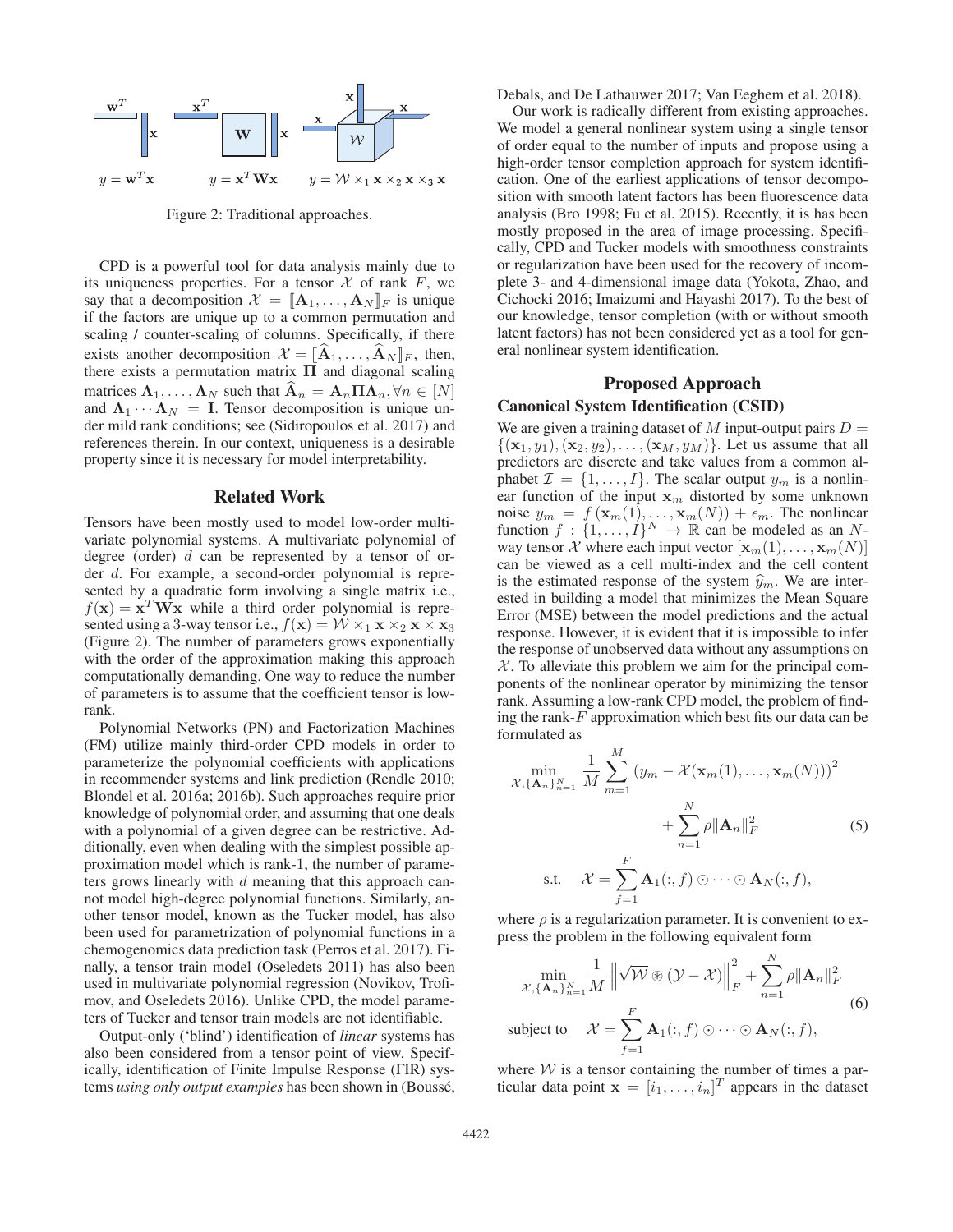and  $Y$  is a tensor containing the mean response of the corresponding data points. The equivalence between Problems (5), (6) is straightforward

$$
\min \sum_{m=1}^{M} \left( y_m - \mathcal{X}(x_m(1), \dots, x_m(N)) \right)^2 \Leftrightarrow
$$
  
\n
$$
\min \sum_{i_1, \dots, i_N} \sum_{m' \in S_{i_1, \dots, i_N}} \left( y_m - \mathcal{X}(i_1, \dots, i_N) \right)^2 \Leftrightarrow
$$
  
\n
$$
\min \sum_{i_1, \dots, i_N} \sum_{m' \in S_{i_1, \dots, i_N}} \left( y_m - \mathcal{Y}(i_1, \dots, i_N) \right)^2 \Leftrightarrow
$$
  
\n
$$
\min \sum_{i_1, \dots, i_N} \mathcal{W}(i_1, \dots, i_N) \left( \mathcal{Y}(i_1, \dots, i_N) - \mathcal{X}(i_1, \dots, i_N) \right)^2.
$$

The set  $S_{i_1,...,i_N}$  contains the indices the data point  $[i_1,\ldots,i_N]^T$  appears in the dataset. Oftentimes, datasets contain both categorical and ordinal predictors, the later, being either discrete or continuous. In the presence of ordinal predictors a desirable property of a regression model is having smooth prediction surfaces i.e., small variations in the input will cause small changes in the output. As an example consider the task of estimating students' grades in future courses based on their grades in past courses, an important topic in educational data mining as it can facilitate the creation of personalized degree paths which will potentially lead to timely graduation (Polyzou and Karypis 2016). The predictors correspond to the grades in  $N$  past courses that a student has received and the the predicted response is the student's grade in a future course. We are interested in building a model that maps an N-dimensional discrete feature vector to the output response. Adding a smoothness constraint or regularization will guarantee that the model will produce similar outputs for two students that differ slightly in their past grades as they are likely to perform similarly in the future. Therefore, we propose augmenting the CPD tensor completion problem with smoothness regularization:

$$
\min_{\mathcal{X}, \{\mathbf{A}_n\}_{n=1}^N} \frac{1}{M} \left\| \sqrt{\mathcal{W}} \circledast (\mathcal{Y} - \mathcal{X}) \right\|_F^2 + \sum_{n=1}^N \rho \|\mathbf{A}_n\|_F^2
$$
  
+ 
$$
\sum_{n=1}^N \mu_n \|\mathbf{T}_n \mathbf{A}_n\|_F^2
$$
(7)  
s.t. 
$$
\mathcal{X} = \sum_{f=1}^F \mathbf{A}_1(:,f) \odot \cdots \odot \mathbf{A}_N(:,f),
$$

where the matrix  $\mathbf{T}_n$  is a smoothness promoting matrix typically defined as  $\mathbf{T}_n \in \mathbb{R}^{(I_n-1)\times I_n}$  with  $\mathbf{T}_n(i, i)=1$  and  $\mathbf{T}_n(i, i+1) = -1$  or  $\mathbf{T}_n \in \mathbb{R}^{(I_n-2) \times I_n}$  with  $\mathbf{T}_n(i, i) = -1$ ,  $\mathbf{T}_n(i, i + 1) = 2$  and  $\mathbf{T}_n(i, i + 2) = -1$ . We set  $\mu_n = 0$ for categorical predictors and  $\mu_n > 0$  otherwise. Penalizing the difference of consecutive row elements of a factor  $A_n$ guarantees that varying the  $n$ -th dimension and keeping the remaining fixed will have a small impact on the predicted response. Another appealing feature of the proposed smoothness regularization is that it can potentially measure feature

importance. Note that the effect a variable will have in the prediction is minimized if each column of the corresponding factor is a constant number. Irrelevant features are more likely to have factors that vary slightly. On the contrary, factors associated with predictive features will have more variations and induce a larger penalty cost.

Remark: CPD can model any nonlinear operator for high-enough rank, but even for low ranks, it can model highly nonlinear operators such as

$$
f_1(x_1,...,x_N) = \prod_{n=1}^N \text{sign}(x_n),
$$
  

$$
f_2(x_1,...,x_N) = \sum_{n=1}^N \text{sign}(x_n).
$$

Comparing these equations with Equation (1) we can verify that the former corresponds to a rank-1 CPD model, while the later to rank N.

#### Tensor Completion: Identifiability

In this section we briefly review existing probabilistic and deterministic theoretical results on tensor recovery from a few samples. This is important because, using our approach of casting system identification as tensor completion, the results below directly yield new results on nonlinear multivariate system identification - even for systems of unbounded nonlinearity degree. Recovering a tensor from samples depends mainly on how the samples  $(X_1, \ldots, X_N)$  are generated – randomly or systematically, and if randomly from what distribution – as well as the operational  $A_n$ . Practical experience suggests that the generic sample complexity for randomly drawn point samples is proportional to the degrees of freedom  $O(FNI)$  in the model. This has been proven for randomly drawn *linear* (generalized, aggregated) samples, but not yet for point samples (Bousse et al. 2018).

An adaptive sampling method with an estimation algorithm has been proposed by (Krishnamurthy and Singh 2013) that provably recovers an  $N$ -th order rank- $F$  tensor using  $O(I\dot{F}^{N-0.5}\mu^{N-1}N\log F)$  samples where  $\mu$  is a coherence bound on the factor matrices. Later, (Jain and Oh  $2014$ ) proposed a method that can recover an  $N$ -th order rank-F tensor with orthogonal factor matrices and random sampling using  $O(I^{N/2} \mu^6 F^5 \log^4 I)$  samples. A necessary condition for these methods is that the rank needs to be less than the maximum outer dimension although a CPD model can be unique even if rank exceeds this bound. Probabilistic results on tensor completion have also been proven for incomplete tensors that have low mode- $n$  ranks under certain incoherence conditions, relying on minimization of the sum of nuclear norms of the tensor unfoldings (Gandy, Recht, and Yamada 2011). For  $F < I$ , the result in (Yuan and Zhang 2016) can be used to show that for uniform random point samples, the sample complexity for our low-rank model is  $O(\sqrt{F}I^{N/2}\log I)$ .

Deterministic conditions based on a specific sampling strategy, namely fiber sampling, have been given by (Sorensen and De Lathauwer 2019). Necessary and sufficient conditions are provided which are dependent on the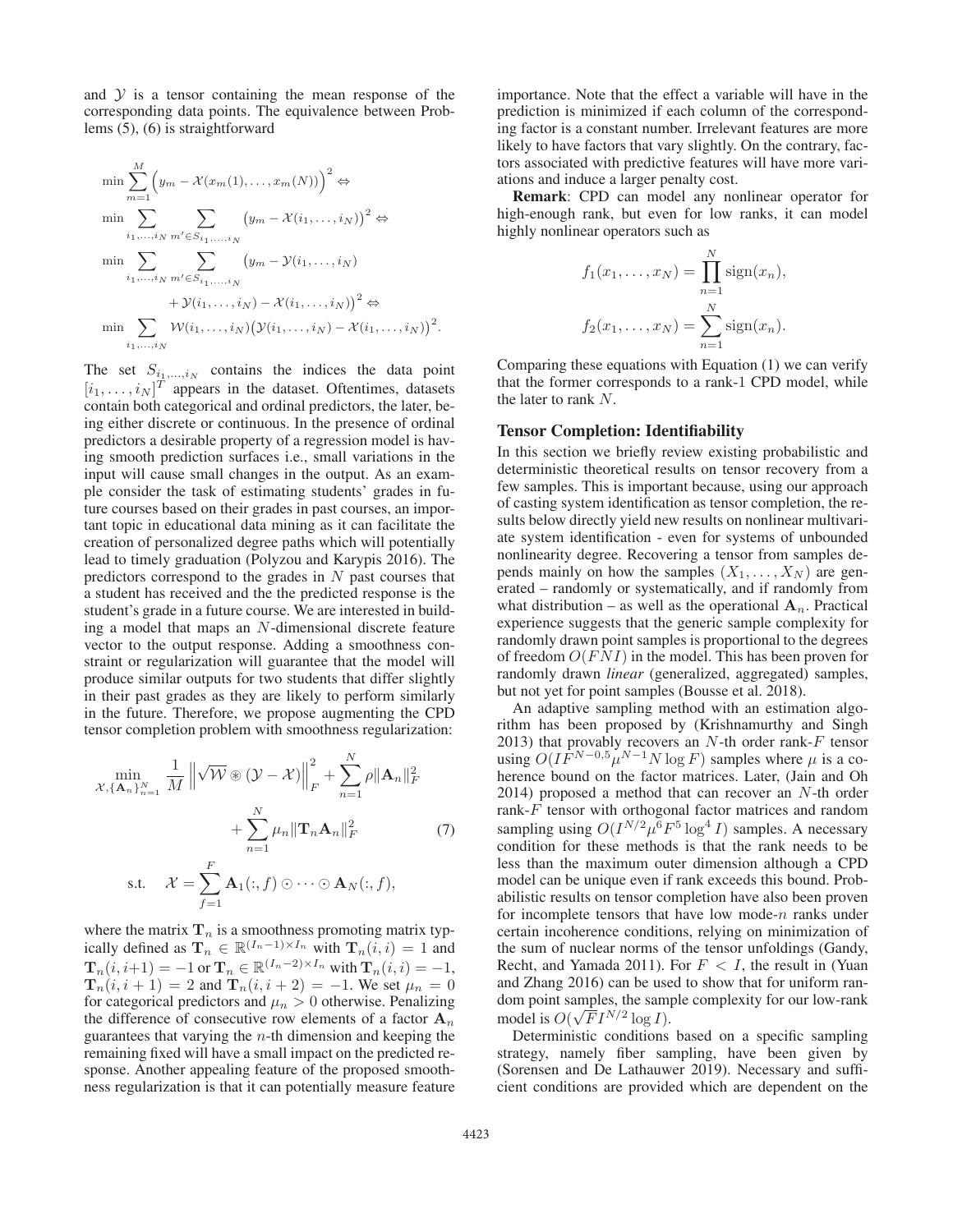sampling pattern, assuming that the rank is low enough. The authors propose an eigenvalue decomposition algorithm and demonstrate exact recovery of low-rank incomplete tensors even when, less than one percent of the tensor entries are available. The authors have also extended the results in the case of not fully observed fibers. Finally, several *regular* sampling strategies are investigated and generic identifiability conditions are provided by (Kanatsoulis et al. 2019).

#### Algorithm

The work-horse of tensor decomposition is the so-called Alternating Least Squares (ALS) algorithm. ALS is a special type of BCD which offers two distinct advantages: monotonic decrease of the cost function, and no need for parameter tuning. In this section, we propose an ALS approach to tackle Problem 7.

Tensors  $W, Y$  despite being high-dimensional, are in general very sparse and optimized sparse tensor formats can offer huge memory and computational savings (Smith and Karypis 2015). The idea of ALS is that we cyclically update variables  $\{\mathbf{A}_n\}_{n=1}^N$  while fixing the remaining variables at their last updated values. Assume that we fix estimates  $A_n$ ,  $\forall n \in [N] \setminus \{k\}$  we need to solve the following optimization problem

$$
\min_{\mathbf{A}_k} \left\| \widehat{\mathcal{W}}^{(k)} \circledast \mathcal{Y}^{(k)} - \widehat{\mathcal{W}}^{(k)} \circledast (\mathbf{Q}_k \mathbf{A}_k^T) \right\|_F^2
$$
  
+  $\rho \|\mathbf{A}_k\|_F^2 + \mu_k \|\mathbf{T}_k \mathbf{A}_k\|_F^2,$  (8)

where  $\mathbf{Q}_k = (\odot_{n \neq k} \mathbf{A}_n)$ ,  $\widehat{\mathcal{W}} = \sqrt{\mathcal{W}}$  with the square root computed element-wise. Equivalently, we have

$$
\min_{\mathbf{A}_k} \sum_{i_k=1}^{I_k} \left\| \text{diag}(\widehat{\mathbf{w}}_{i_k}^k) \left( \mathbf{y}_{i_k}^k - \mathbf{Q}_k \mathbf{a}_i^k \right) \right\|_2^2 + \rho \|\mathbf{A}_n\|_F^2 + \mu_k \|\mathbf{T}_k \mathbf{A}_n\|_F^2, \tag{9}
$$

where  $\widehat{\mathbf{w}}_{i_k}^k = \widehat{\mathcal{W}}^{(k)}(:, i_k), \mathbf{y}_{i_k}^k = \mathcal{Y}^{(k)}(:, i_k)$  and  $\mathbf{a}_i^k =$  $\mathbf{A}_k(i_k, j)$ <sup>T</sup>. Note that we do not need to instantiate  $\mathbf{Q}_k$  because only the non-zero elements of the sparse vector  $\widehat{\mathbf{w}}_{i_k}^k$ contribute to the cost function. The non-zero elements of  $\hat{w}_{i,k}^k$  correspond to the observed data points for which the k-th variable takes the value  $i_k$  and therefore we need to compute the corresponding rows of the Khatri-Rao product. Problem 9 can be optimally solved by finding the solution to a set of linear equations obtained after setting the gradient to zero e.g., using the conjugate Gradient descent algorithm (Bertsekas 1997). Simpler updates can be obtained by fixing all variables except for a single row of the factor  $A_k$ . Let us fix every parameter except for the  $i_k$ -th row of  $\mathbf{A}_k$ 

$$
\min_{\mathbf{a}_{i}^{k}} \frac{1}{M} \left\| \text{diag}(\widehat{\mathbf{w}}_{i_{k}}^{k})(\mathbf{y}_{i}^{k} - \mathbf{Q}_{k} \mathbf{a}_{i}^{k} \right\|_{2}^{2} + \rho \|\mathbf{a}_{i}^{k}\|_{2}^{2} + \mu_{k} \left\| \mathbf{a}_{i-1}^{k} - \mathbf{a}_{i}^{k} \right\|_{2}^{2} + \mu_{k} \left\| \mathbf{a}_{i+1}^{k} - \mathbf{a}_{i}^{k} \right\|_{2}^{2},
$$
\n(10)

The solution for  $a_i^k$  is given by

$$
\mathbf{a}_{i}^{k} = (\mathbf{Q}_{k}^{T} \text{diag}(\mathbf{w}_{i})^{2} \mathbf{Q}_{k} + (\rho + 2\mu_{k})\mathbf{I})^{-1}
$$
  

$$
(\mathbf{Q}_{k}^{T} \text{diag}(\mathbf{w}_{i})^{2} \mathbf{y}_{i}^{k} - \mu_{k}(\mathbf{a}_{i-1}^{k} + \mathbf{a}_{i+1}^{k}))
$$
(11)

which results in very lightweight row-wise updates. BCD algorithms usually offer faster convergence in terms of the cost function compared to stochastic algorithms for small or moderate size problems. For large-scale problems on the other hand, Stochastic Gradient Descent (SGD) can attain moderate solution accuracy faster than BCD. The merits of both alternating optimization and stochastic optimization can be combined by considering block-stochastic updates (Xu and Yin 2015). In this work, we propose an easy to implement ALS algorithm as our main goal is to present a fresh perspective on the nonlinear identification problem through low-rank tensor completion. Further algorithmic developments are underway, but beyond the scope of this first submission. Next, we show how the proposed approach can be extended to handle partially observed and multi-output regression tasks.

#### Missing Data

It is quite common in general to have observations with missing values for one or more predictors. For example, in the grade prediction task described in the introduction, the predictions for a student rely on the student's performance achieved in previously taken courses. Consider a studentgrade matrix  $\mathbf{D} \in \mathbb{R}^{M \times N}$  where our goal is to predict the N-th course. The matrix will be in general sparse since each student enrolls in only few of the available courses, and the selected courses vary from student to student.

Common approaches for handling missing data include (1) removal of observations with any missing values, (2) imputing the missing values before training e.g., by replacing them with the mean, median, or the mode, and (3) directly handling the imputation by the algorithm. Let  $\mathcal{O}$  =  $\{o_1,\ldots,o_T\}$  and  $\mathcal{M} = \{m_1,\ldots,m_L\}$  denote the indices of the observed and missing entries of a single observation respectively. Instead of ignoring observations with missing entries we aim at computing the expectation of the nonlinear function conditioned on the observed variables i.e., we set

$$
f(\mathbf{x}_{\mathcal{O}}) = \mathbb{E}_{\mathbf{x}_{\mathcal{M}}|\mathbf{x}_{\mathcal{O}}}[f(\mathbf{x}_{\mathcal{O}}, \mathbf{x}_{\mathcal{M}})]
$$
  
= 
$$
\sum_{\mathbf{x}_{\mathcal{M}}} \Pr(\mathbf{x}_{\mathcal{M}}|\mathbf{x}_{\mathcal{O}}) f(\mathbf{x}_{\mathcal{O}}, \mathbf{x}_{\mathcal{M}}).
$$
 (12)

Estimating the conditional probability  $Pr(\mathbf{x}_M|\mathbf{x}_O)$  is not possible since the number of parameters grows exponentially with the number of missing entries. Given the low-rank structure of the nonlinear function we propose modeling the Probability Mass Function (PMF) using a nonnegative CPD model which is a universal model for PMF estimation (Kargas, Sidiropoulos, and Fu 2018). For the sake of simplicity, we adopt a simple rank-one joint PMF model estimated via the empirical first-order marginals (Huang and Sidiropoulos 2017). Without loss of generality assume that the first T predictors are known and the remaining missing, then, the expectation can be computed very efficiently

$$
f(\mathbf{x}_{\mathcal{O}}) = \mathbb{E}_{\mathbf{x}_{\mathcal{M}}|\mathbf{x}_{\mathcal{O}}}[f(\mathbf{x}_{\mathcal{O}}, \mathbf{x}_{\mathcal{M}})]
$$
  
\n
$$
= \mathcal{X}(i_1, \dots, i_T, \dots, \dots) \times_{T+1} \mathbf{p}_{T+1} \cdots \times_{T+L} \mathbf{p}_N
$$
  
\n
$$
= \sum_{f=1}^{F} \prod_{n=1}^{T} \mathbf{A}_n(i_n, f) \prod_{n=T+1}^{N} \mathbf{p}_n^T \mathbf{A}_n(\dots f).
$$
\n(13)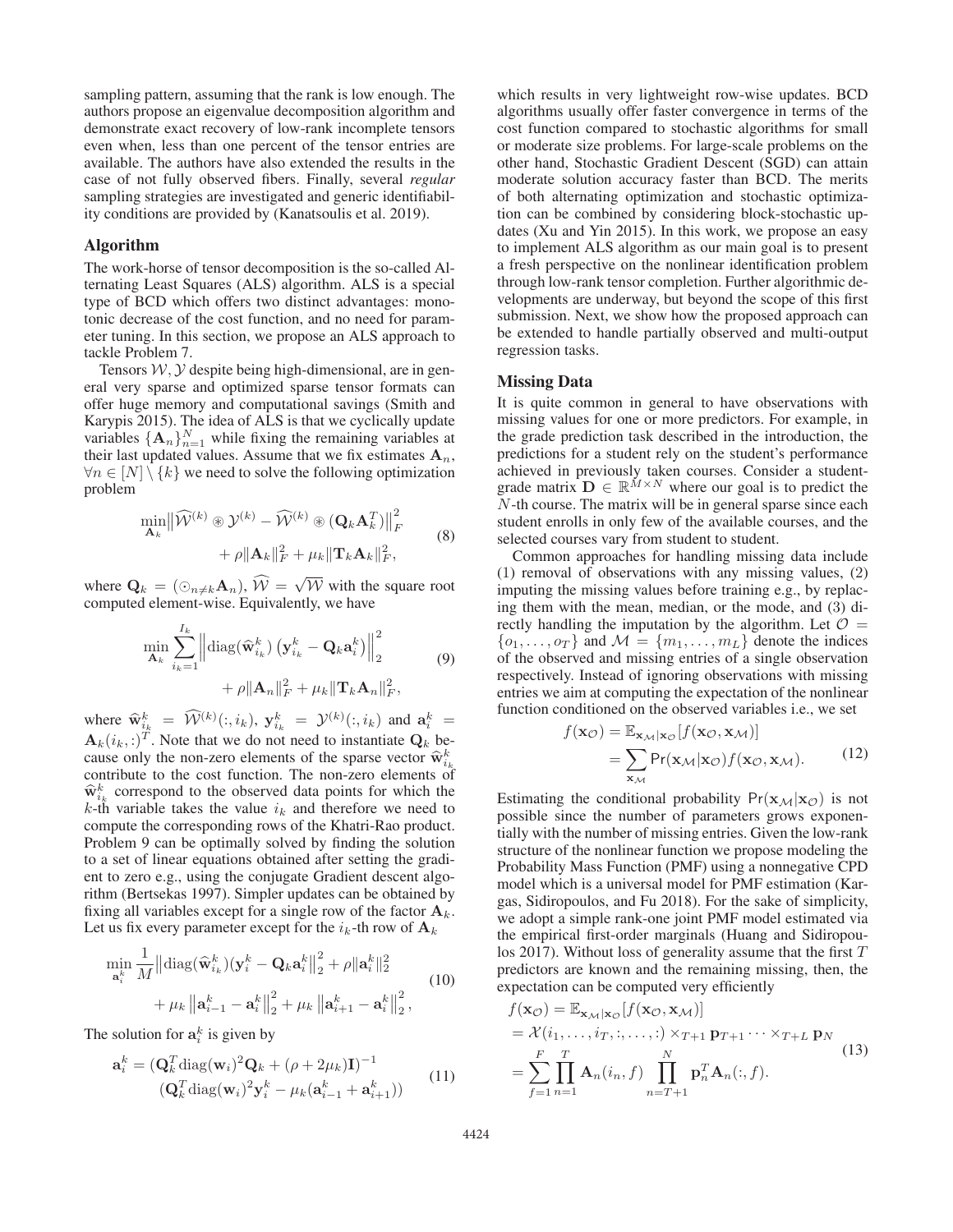Table 1: Comparison of RMSE performance of different models on UCI datasets without missing data.

| Dataset                 | <b>RR</b>         | SVR (RBF)         | SVR (polynomial)  | DT               | MLP (5 Layer)          | <b>CSID</b>      |
|-------------------------|-------------------|-------------------|-------------------|------------------|------------------------|------------------|
| Energy Eff. $(1)$       | $2.91 \pm 0.17$   | $2.68 \pm 0.17$   | $4.09 \pm 0.49$   | $0.56 \pm 0.03$  | $0.48 \pm 0.06$ [50]   | $0.39 \pm 0.05$  |
| Energy Eff. $(2)$       | $3.09 \pm 0.19$   | $3.03 \pm 0.21$   | $4.14\pm0.44$     | $1.86 \pm 0.19$  | $0.97 \pm 0.14$ [50]   | $0.57 \pm 0.09$  |
| C. Comp. Strength       | $10.47 \pm 0.42$  | $9.72 \pm 0.38$   | $11.30 \pm 0.36$  | $6.57 \pm 0.82$  | $4.92 \pm 0.63$ [50]   | $4.67 \pm 0.50$  |
| SkillCraft Master Table | $1.68 \pm 1.61$   | $0.99 \pm 0.03$   | $1.22 \pm 0.05$   | $1.03 \pm 0.04$  | $1.00 \pm 0.03$ [10]   | $0.91 \pm 0.02$  |
| Abalone                 | $2.25 \pm 0.10$   | $2.19 \pm 0.08$   | $3.90 \pm 3.43$   | $2.35 \pm 0.08$  | $2.09 \pm 0.09$ [10]   | $2.23 \pm 0.09$  |
| Wine Quality            | $0.76 \pm 0.02$   | $0.69 \pm 0.02$   | $1.01 \pm 0.39$   | $0.75 \pm 0.03$  | $0.72\pm0.02$ [10]     | $0.70 \pm 0.02$  |
| Parkinsons Tel. (1)     | $7.51 \pm 0.11$   | $6.66 \pm 0.14$   | $7.89 \pm 0.88$   | $2.40 \pm 0.26$  | $3.60 \pm 0.18$ [100]  | $1.33 \pm 0.10$  |
| Parkinsons Tel. (2)     | $9.75 \pm 0.15$   | $9.14 \pm 0.17$   | $10.04 \pm 0.43$  | $2.60 \pm 0.38$  | $5.01 \pm 0.19$ [100]  | $1.79 \pm 0.17$  |
| C. Cycle Power Plant    | $5.51 \pm 0.09$   | $4.13 \pm 0.09$   | $8.00 \pm 0.19$   | $3.98 \pm 0.13$  | $4.06\pm0.11$ [50]     | $3.76 \pm 0.15$  |
| Bike Sharing (1)        | $36.45 \pm 0.46$  | $32.67 \pm 0.81$  | $34.93 \pm 0.97$  | $18.89 \pm 0.36$ | $14.81 \pm 0.44$ [100] | $15.17 \pm 0.44$ |
| Bike Sharing (2)        | $122.65 \pm 2.87$ | $113.18 \pm 1.73$ | $117.25 \pm 2.01$ | $42.06 \pm 2.06$ | $38.69 \pm 1.24$ [100] | $36.93 \pm 1.19$ |
| Phys. Prop.             | $5.19 \pm 0.03$   | $4.91 \pm 1.26$   | $6.49 \pm 1.15$   | $4.40 \pm 0.04$  | $4.20 \pm 0.05$ [100]  | $4.21 \pm 0.04$  |

Table 2: Comparison of RMSE performance of different models on UCI datasets with 30% missing data.

| Dataset                 | RR.               | SVR (RBF)         | SVR (polynomial)  | DT               | MLP (5 Layer)          | <b>CSID</b>      |
|-------------------------|-------------------|-------------------|-------------------|------------------|------------------------|------------------|
| Energy Eff. $(1)$       | $3.01 \pm 0.15$   | $3.38 \pm 0.27$   | $6.88 \pm 0.63$   | $2.57 \pm 0.49$  | $2.49\pm0.48$ [10]     | $2.17 \pm 0.25$  |
| Energy Eff. $(2)$       | $3.26 \pm 0.16$   | $3.57 \pm 0.30$   | $6.65 \pm 0.48$   | $2.64 \pm 0.28$  | $3.02 \pm 0.36$ [10]   | $2.48 \pm 0.22$  |
| C. Comp. Strength       | $10.33 \pm 0.61$  | $11.39 \pm 0.48$  | $13.16 \pm 1.17$  | $9.90 \pm 1.05$  | $10.01 \pm 0.54$ [10]  | $9.69 \pm 0.79$  |
| SkillCraft Master Table | $1.79 \pm 1.63$   | $1.05 \pm 0.03$   | $1.61 \pm 0.33$   | $1.08 \pm 0.03$  | $1.10\pm0.04$ [10]     | $1.05 \pm 0.01$  |
| Abalone                 | $2.27 \pm 0.07$   | $2.31 \pm 0.08$   | $3.12 \pm 0.79$   | $2.42 \pm 0.07$  | $2.28\pm0.07$ [10]     | $2.40 \pm 0.13$  |
| Wine Quality            | $0.76 \pm 0.02$   | $0.73 \pm 0.02$   | $0.93 \pm 0.21$   | $0.78 \pm 0.02$  | $0.76 \pm 0.03$ [10]   | $0.78 \pm 0.02$  |
| Parkinsons Tel. (1)     | $7.52 \pm 0.11$   | $6.91 \pm 0.13$   | $8.12 \pm 0.11$   | $3.10 \pm 0.22$  | $5.90 \pm 0.28$ [10]   | $4.98 \pm 0.12$  |
| Parkinsons Tel. (2)     | $9.76 \pm 0.18$   | $9.38 \pm 0.21$   | $10.68 \pm 0.23$  | $3.59 \pm 0.81$  | $7.67 \pm 0.18$ [10]   | $6.58 \pm 0.18$  |
| C. Cycle Power Plant    | $5.51 \pm 0.09$   | $6.16 \pm 0.15$   | $10.45 \pm 0.31$  | $5.29 \pm 0.36$  | $5.33\pm0.07$ [50]     | $5.04 \pm 0.12$  |
| Bike Sharing (1)        | $37.40 \pm 0.52$  | $35.50 \pm 0.31$  | $36.85 \pm 0.38$  | $25.41 \pm 1.5$  | $21.51\pm0.83\pm$ [50] | $23.89 \pm 0.19$ |
| Bike Sharing (2)        | $123.81 \pm 1.26$ | $127.06 \pm 1.55$ | $130.20 \pm 1.13$ | $71.93 \pm 1.18$ | $64.03 \pm 1.66$ [50]  | $75.65 \pm 1.51$ |
| Phys. Prop.             | $5.18 \pm 0.02$   | $7.53 \pm 0.67$   | $7.87 \pm 0.83$   | $5.08 \pm 0.03$  | $4.99 \pm 0.09$ [100]  | $4.70 \pm 0.03$  |

Table 3: Comparison of RMSE performance of different models on multi-output regression.

| <b>Dataset</b>   | RR.              | MLP (1 Layer)          | MLP (3 Layer)          | MLP (5 Layer)             | DT              | <b>CSID</b>                         |
|------------------|------------------|------------------------|------------------------|---------------------------|-----------------|-------------------------------------|
| En. Eff. $(2)$   | $2.70 \pm 0.19$  | $2.82 \pm 0.08$ [50]   | $2.73 \pm 0.11$ [100]  | $2.67 \pm 0.11110$        | $2.19 \pm 0.19$ | $2.01 \pm 0.14$                     |
| Park. Tel. $(2)$ | $12.19 \pm 0.09$ | $7.59 \pm 0.21$ [250]  | $6.54 \pm 0.06250$     | $6.18 \pm 0.42$ [250]     |                 | $3.37{\pm}0.39$   $2.85{\pm}0.22$   |
| $B.$ Shar. $(2)$ | 127.75±3.32      | $64.12 \pm 6.49$ [250] | $43.60 \pm 1.95$ [100] | $42.25 \pm 1.22 \, [100]$ |                 | $46.21 \pm 1.20$   $45.29 \pm 1.47$ |

In this case, we minimize the squared error between the target value and the conditional expectation of the function. The modification can be easily incorporated in the ALS algorithm. Rich dependencies between the variables can also be captured using a higher-order PMF model, but we defer this discussion to follow-up work due to space limitations.

#### Multi-Output Regression

The proposed framework is quite flexible and can easily be extended to vector-valued functions  $f: \{1, \ldots, I\}^N \to \mathbb{R}^K$ . When there is no correlation between the output variables of a system, one can build K independent models, one for each output, and then use those models to independently predict each one of the K outputs. However, it is likely that the output values related to the same input are themselves correlated and often a better way is to build a single model capable of predicting simultaneously all K outputs. We can treat each different model as an N-way tensor and stack them together to build an  $(N+1)$ -way tensor. The new tensor model can be described by  $N + 1$  factors associated with the N predictors and an additional mode of dimension  $K, \mathcal{X} = [\mathbf{A}_1, \dots, \mathbf{A}_N, \mathbf{V}]_F$ . The vector-valued prediction for  $[i_1, \ldots, i_N]^T$  is given by  $\mathcal{X}(i_1, ..., i_N, j) = \sum_{f=1}^{F} \mathbf{V}(j, f) \prod_{n=1}^{N} \mathbf{A}_n(i_n, f)$ . In matrix form we have

$$
\mathcal{X}(i_1,\ldots,i_N,:)=(\mathbf{A}_1(i_1,:)\circledast\cdots\circledast\mathbf{A}_N(i_N,:))\,\mathbf{V}^T
$$

No modification is needed for the ALS updates. Depending on the application one may or may not need to apply smoothness regularization on **V**.

## Experiments

We evaluate the proposed approach in single output regression tasks using several datasets obtained from the UCI machine learning repository (Lichman 2013). Our proposed approach is implemented in MATLAB using the Tensor Toolbox (Bader and Kolda 2007) for tensor operations. We then assess the ability of our model to handle missing predictors by hiding 30% of the data as well as its ability to predict vector valued responses. For each experiment we split the dataset into two sets, 80% used for training and 20% for testing, and run 10 Monte-Carlo simulations. Finally, we evaluate the performance of our approach in a challenging student grade prediction task using a real student grade dataset. For each method we tune the hyper-parameters using 5-fold cross-validation. We compare the performance of the different algorithms in terms of the Root Mean Square Error (RMSE).

#### UCI Datasets

We used four different machine learning algorithms as baselines, Ridge Regresion (RR), Support Vector Regression (SVR), Decision Tree (DT) and Multilayer Perceptrons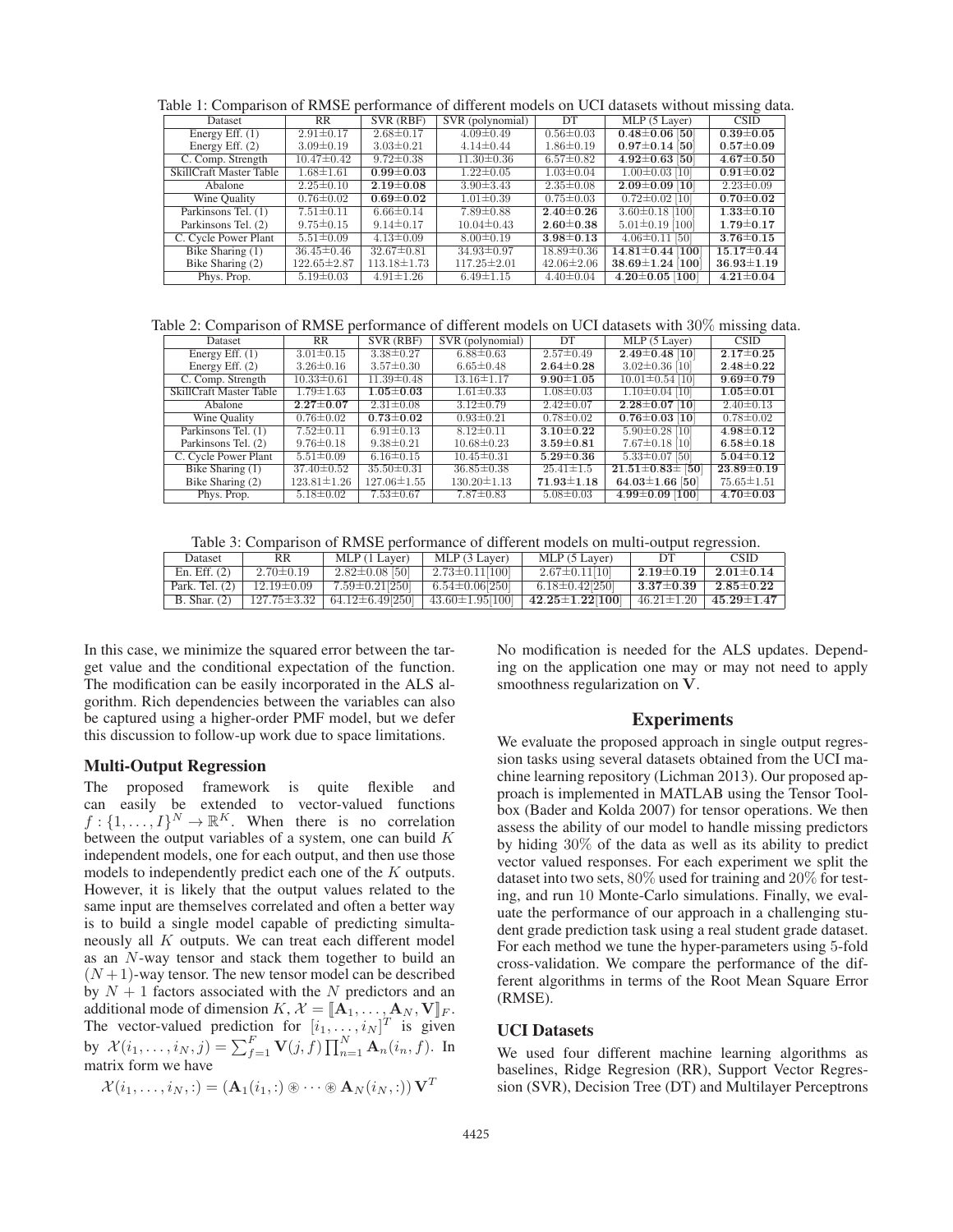Table 4: Comparison of RMSE performance on student grade data.

| Dataset   | <b>GPA</b>      | <b>BMF</b>      | <b>CSID</b>     |
|-----------|-----------------|-----------------|-----------------|
| CSCI-1    | $0.52 \pm 0.02$ | $0.48 \pm 0.03$ | $0.48 \pm 0.03$ |
| $CSCI-2$  | $0.56 \pm 0.02$ | $0.55 \pm 0.02$ | $0.55 \pm 0.03$ |
| CSCI-3    | $0.48 \pm 0.04$ | $0.48 \pm 0.04$ | $0.48 \pm 0.05$ |
| CSCI-4    | $0.53 \pm 0.03$ | $0.52 \pm 0.04$ | $0.51 \pm 0.03$ |
| CSCI-5    | $0.43 \pm 0.02$ | $0.43 \pm 0.02$ | $0.42 \pm 0.02$ |
| CSCL-6    | $0.63 \pm 0.03$ | $0.58 \pm 0.03$ | $0.57 \pm 0.03$ |
| CSCI-7    | $0.57 \pm 0.02$ | $0.58 \pm 0.01$ | $0.56 \pm 0.02$ |
| CSCI-8    | $0.52 \pm 0.02$ | $0.49 \pm 0.03$ | $0.47 \pm 0.02$ |
| CSCI-9    | $0.61 \pm 0.03$ | $0.60 \pm 0.05$ | $0.57 \pm 0.03$ |
| $CSCI-10$ | $0.58 \pm 0.04$ | $0.56 \pm 0.04$ | $0.56 \pm 0.04$ |
|           |                 |                 |                 |
|           |                 |                 |                 |



Figure 3: Low-rank matrix completion (left) canonical system identification (right).

(MLPs) using the implementation of scikit-learn (Pedregosa et al. 2011). For RR, SVR and MLP we standardize each ordinal feature such that it has zero mean and unit variance. Categorical features are transformed using one-hot encoding. For DT no preprocessing step is required. For our method, we fix the alphabet size to be  $I = 25$  and use Lloyd-Max scalar quantizer for discretization of continuous predictors. For the MLPs, we set the number of hidden layers to 1,3 or 5 and varied the number of nodes per layer 10, 50, 100 and 250. We observed that in most cases the MLP with 5 hidden layers performed better than the 1 or 3 layer MLP and that further increasing the number of layers did not improve the performance.

Table 1 shows the RMSE performance of the different methods when there are no missing predictors on the datasets. The number inside the square brackets denotes the number of nodes for each layer of MLP. We highlight the two best performing methods for each dataset. Our approach performs similarly or better than best baseline in most of the datasets. Note that both decision trees and our approach rely on discretization of continuous predictors however, adding the smooth regularization plays a significant role in boosting the RMSE performance for our method.

Next, we evaluate our approach on partially observed datasets. We randomly hide 30% of the full dataset and repeat 10 Monte-Carlo simulations. Before fitting the data to the baseline algorithms we replace each missing entry of an ordinal predictor with the mean and for each categorical predictor we use the most frequent value (mode). For our algorithm we use a rank-1 approximation of the joint PMF tensor estimated from the training data. Table 2 shows the performance of the different algorithms in this setting. Again, our approach similarly or better than best baseline.

| Dataset   | <b>GPA</b>      | <b>BMF</b>      | <b>CSID</b>     |
|-----------|-----------------|-----------------|-----------------|
| $CSCI-11$ | $0.68 \pm 0.06$ | $0.66 \pm 0.04$ | $0.67 \pm 0.03$ |
| CSCI-12   | $0.58 \pm 0.04$ | $0.51 \pm 0.04$ | $0.48 \pm 0.01$ |
| $CSCI-13$ | $0.67 \pm 0.03$ | $0.55 \pm 0.05$ | $0.54 \pm 0.03$ |
| $CSCI-14$ | $0.70 \pm 0.06$ | $0.62 \pm 0.03$ | $0.65 \pm 0.07$ |
| $CSCI-15$ | $0.56 \pm 0.03$ | $0.56 \pm 0.06$ | $0.57 \pm 0.03$ |
| $CSCI-16$ | $0.52 \pm 0.03$ | $0.51 \pm 0.03$ | $0.50 \pm 0.02$ |
| CSCI-17   | $0.60 \pm 0.02$ | $0.58 \pm 0.05$ | $0.59 \pm 0.05$ |
| CSCI-18   | $0.57 \pm 0.03$ | $0.56 \pm 0.05$ | $0.55 \pm 0.04$ |
| CSCI-19   | $0.68 \pm 0.04$ | $0.70 \pm 0.04$ | $0.61 \pm 0.04$ |
| $CSCI-20$ | $0.61 \pm 0.06$ | $0.58 \pm 0.02$ | $0.63 \pm 0.04$ |

Finally, we test our approach in predicting multi-output responses against RR, DT tree and MLPs. Table 3 contains the results for three datasets. Similarly to the single output setting our approach performs the same or slightly better compared to the baseline methods.

#### Grade Prediction Datasets

Finally we evaluate our method in a student grade prediction task on a real dataset obtained from the CS department of a university. The predictors corespond to the course grades the students have received. Specifically, we used the 20 most frequent courses to build 20 independent single output regression tasks each one of them having 34 predictors. Grades take 11 discrete values  $(A-F)$  and due to the natural ordering between the different values smoothness regularization was applied on all factors. We used the Grade Point Average (GPA) and Biased Matrix Factorization as our baselines. Low-rank matrix completion is considered a state-ofart method in student grade prediction (Polyzou and Karypis 2016; Almutairi, Sidiropoulos, and Karypis 2017). Note that in the matrix case each course is represented by a column while in the proposed tensor approach, each course is represented by a tensor mode (Figure 3). Table 4 shows the results for the different algorithms. Our approach outperforms BMF in 11 tasks, performs the same in 4 and worse in 5.

# Conclusion and Future work

In this paper, we considered the problem of nonlinear system identification. We formulated the problem as a smooth tensor completion problem with missing data and developed a lightweight BCD algorithm to tackle it. We have proposed a simple approach to handle randomly missing data and extended our model to vector valued function approximation. Experiments on several real data regression tasks showcased the effectiveness of the proposed approach.

# Acknowledgements

The work of the authors was supported in part by NSFIIS-1447788, IIS-1704074.

### References

Almutairi, F. M.; Sidiropoulos, N. D.; and Karypis, G. 2017. Context-aware recommendation-based learning analytics using tensor and coupled matrix factorization. *IEEE Journal of Selected Topics in Signal Processing* 11(5):729–741.